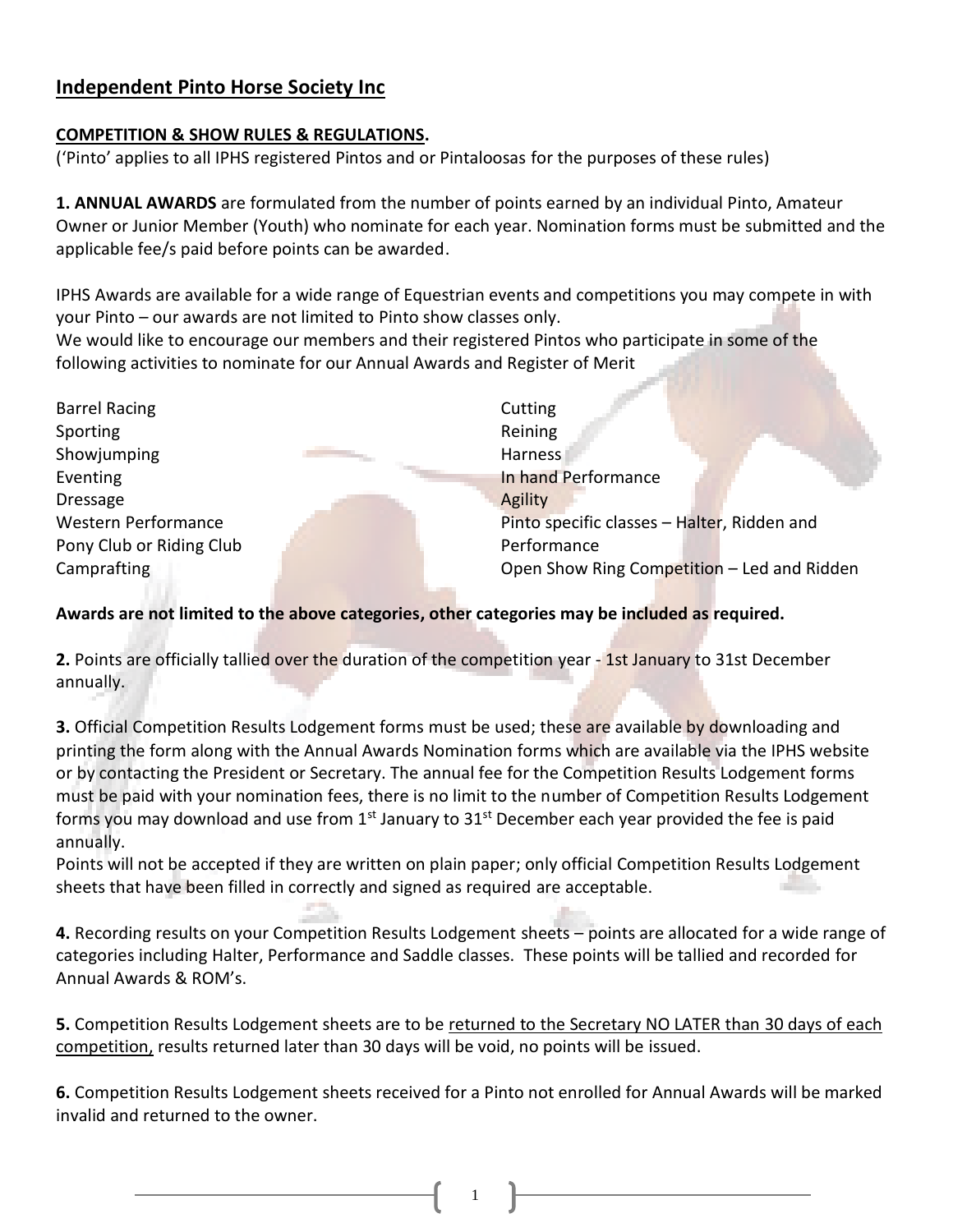**7.** All result sheets must have the correct placing/s  $(1<sup>st</sup>$  through to  $6<sup>th</sup>$  placing) for each event or class contended.

In the case of not placing in a class or classes please enter 'DNP' (did not place) you will still be awarded 1 point for each DNP so please still submit your results as prescribed so that the Society Point Score Office can keep a record of all events, classes or categories contended and points accumulated for awards etc. All results for that show must be signed by the Judge, steward or secretary of the show.

#### **8. Lodging completed Competition Results sheets:**

A copy of the program is required from the Event, Competition, Agricultural Show Society and OR any other Club, Group event you have competed your Pinto in and are eligible for recording results.

The **front page** identifying the show, event or competition and a copy of the page/s of classes or event/s competed in is sufficient, there is no need for the entire program to be submitted.

All areas of the Competition Results Lodgement sheet/s must be completed correctly, including owner and horse details.

The Competition Results Lodgement sheet/s must be **signed** in the appropriate section of the form on the day of the competition by the **judge, steward or show secretary**.

Separate sheets **MUST** be used for points for each Horse, Amateur Owner or Junior Member (Youth) \*Horse results – if you show more than one horse please put each horse's results on separate pages. \*When claiming points for Amateur Owner or Junior Member (Youth) awards a separate result sheet must be used - do not include these results on the same page as the horses' results. Failure to submit on a separate page will result in A/O or Youth points not being recorded. Please note only classes marked AO will count for AO awards.

Any **incomplete, incorrect or unsigned** result sheets sent into the office will not be recorded. Results sent minus the show program cover and pages of classes competed in will not be recorded.

**9.** An Independent Pinto Horse Society 'Junior Member' must ride or exhibit a Registered IPHS Pinto whose owner is a financial member of the Independent Pinto Horse Society (the Pinto does not have to be their own Pinto)

**10.** Pintos whose owners are financial members may be exhibited or ridden by other persons provided they are also financial members of the Independent Pinto Horse Society. Persons that are not financial members may not compete in Pinto classes.

**11.** There is NO minimum requirement for a Pinto, Junior Member or A/O who attends competitions or events to be eligible for Annual Awards. Provided the correct nomination forms have been lodged and the appropriate fee/s have been paid members may send in results from as many or as few as one competitions or event to have points allocated for the year (ROM's accrue as long as nominations are kept current)

**12. Amateur Owner** – youth attaining 18 years of age and adults who have not been 'professional' for a period of no less than 3 years. To apply for Amateur Owner status you must hold an Adult Membership. \*Professional refers to a person who receives either sponsorship or remuneration, either directly or indirectly for breaking, training, schooling, driving, halter & show preparation, showing or competing in halter or under saddle at any event; conducting clinics, seminars or giving instruction to any other person in showing, competition, training or riding. Prize money received at a show is not considered remuneration.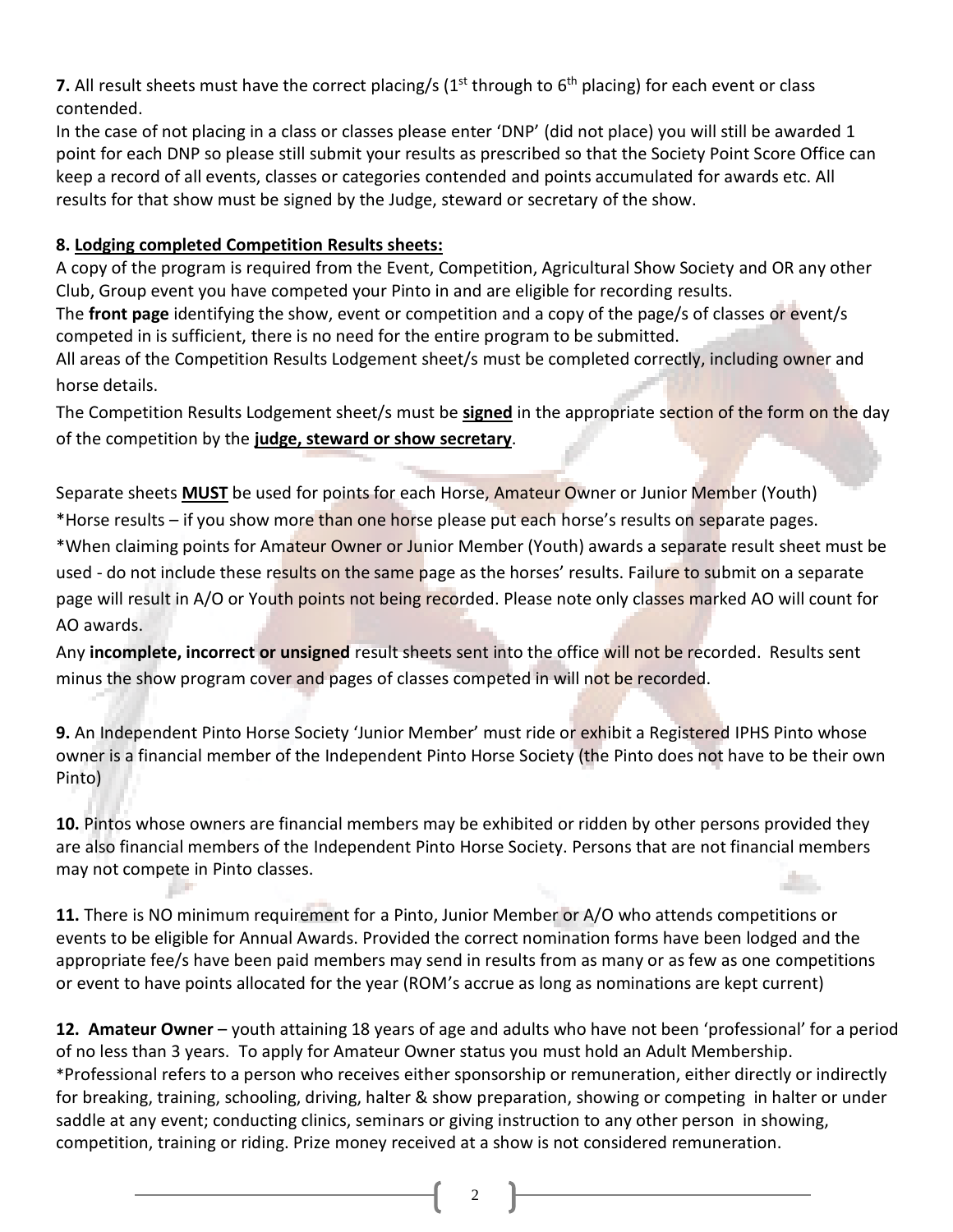**13.** Authorised officers of the IPHS will liaise with show societies, breed societies or show organisers for inclusion of Pinto classes or any change in a program relating to Pinto classes.

**14.** IPHS members (or persons accompanying pinto members) may not request Pinto classes be held until their arrival at show ground or venue, nor request alterations to Pinto programs either before or on the day of the show.

**15.** Pinto horses must be 2 years of age or over (as of 1st Aug) to be ridden in Pinto classes at any show

**16.** Pinto colts 2 years and over must be handled by adults 18 years & over. Pinto Colts/Stallions 2 years and over are only to be ridden by an adult 18 years and over.

**17.** Drugs - Prohibited drugs are not permitted to be administered to any Pinto at any show

**18.** Progeny group of 2 pintos - Mare's group of 2, progeny must be out of the same registered mare. Sires group of 2, progeny must be by the same registered Stallion. (Not eligible for points)

19. Owner Group of 2 registered pintos, both pintos must be registered in the same PHPA member's name. (Not eligible for halter points)

**20.** Best Bred to Type - judged on conformation and the type that Pinto represents: Example -Quarter Horse Type, Thoroughbred Type, Arabian Type, Pony Type, Stock Horse type etc. (Not eligible for halter points)

**21.** Where a program states – Colt under 4 years, Filly under 4 years, Gelding under 4 years, and provides a foal class under 1 year, foals must compete in the foal class.

**22.** FOAL RECORDED PINTOS – foal recorded Pintos that turn 4 years of age on the 1st August may not be shown further until they have been upgraded to the adult register. Go to the IPHS website for the necessary application to upgrade the Pinto.

**23.** Where a program states Pinto mare 3 years & over and Pinto Broodmare 3 years and over, a Pinto mare cannot compete in both - only Pinto Mares that are in foal or have had a foal in the previous 12 months may compete in Broodmare classes. Broodmares may compete in either mare class but not both.

**24.** When entering results on results sheets competitors must enter the class exactly as it reads in the program. Do not just write 'Led Pinto', write 'Class 33' 'Led Mare 3 years & over N.E. 14hh' if that is how the program reads.

#### **25. AWARDS:**

Awards will be allocated to encourage members who enjoy competing their registered Pinto/s in a wide variety of equestrian events by providing an attractive system of points to attain recognition of achievement (Register of Merit) and awards across a wide range of categories in which a Pinto may participate. Awards are divided into 2 categories:

**Pinto category** – this is for Pinto only classes (classes at shows etc that only registered Pintos may enter ie; Pinto Mare 4 years & Over, Pinto Hack etc, Harness Pinto etc)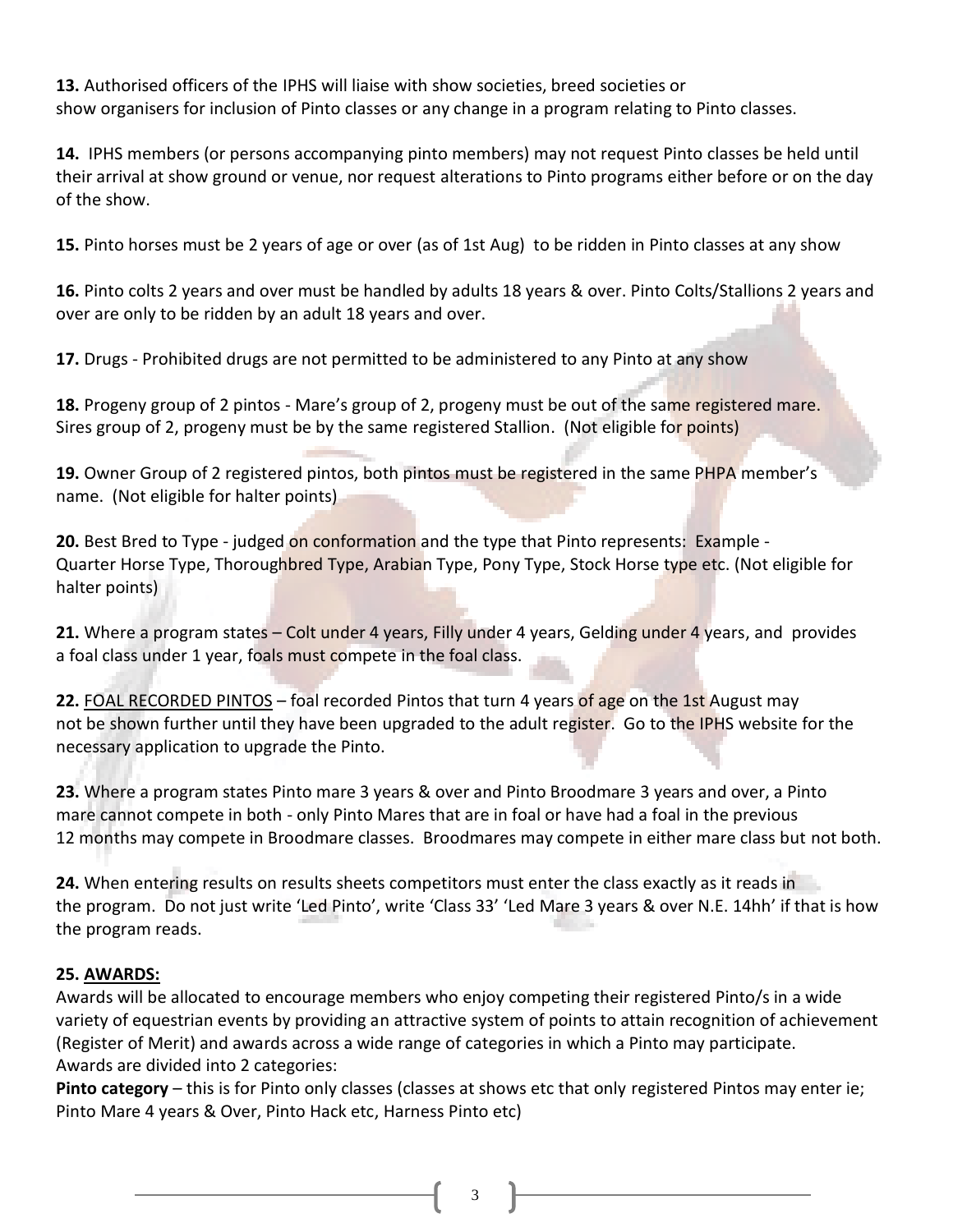**Open category –** this means the classs, event etc is open to any horse or pony regardless of breed or registration ie; led or ridden classes at open hack shows, showjumping, open sporting, endurance etc.

### **A new open awards category for members with mini's.**

Please note we have used the term 'mini's' – this encompasses all mini/small horses/little horses/mini ponies that are 42.5 inches and under and are also registered with MHAA, IMHR or AMHS.

Members may submit results from shows for their mini Pintos PROVIDED that the event is open to all minis. (where MHAA holds closed events for MHAA registered horses only – results from closed events such as this will not be accepted as it excludes the other registries)

This means that as well as being able to send in results for Pinto classes which your mini is eligible for you can also send in results from Ag Shows for classes that are open to all minis, and results from open mini shows. Points can be awarded for halter, led performance etc as long as each horse and or handler has nominated for the year.

## APPROVED EVENTS FOR AWARDS & R.O.M. AWARDS INCLUDE BUT MAY NOT BE LIMITED TO:

General Hacking, English Pleasure, Bridle Path Hack, Dressage, Pinto Ridden Hack or Under Saddle, Working Hunter and Hunter Hack, Jumping, Working Stock Horse, Western Pleasure, Western Riding, Reining, Trail, Hunter In Hand, Led Performance (under 14 hh and 14hh & over )including sporting, in Hand Trail & in Hand Jumping. Led Halter classes, Showmanship and Pinto Handler.

Harness, Camp Drafting, Bulldogging, Calf Roping, Cutting, Working Cow Horse

Dressage, Showjumping, Eventing, Endurance Riding. Other saddle events may be considered if they qualify. Barrel Racing, Sporting: Barrels (All Types) Bending, Keyhole, Flag, Handy Horse and other events which are Considered novelty

#### **26.** HALTER POINTS:

Points for halter Awards can be gained from -

- A. Led age categories
- B. Led gender categories
- C. Colourama class results (including paints, pintos, buckskins, appaloosas etc in together) are only eligible where no other Pinto class is offered.
- D. Best Bred to Type, Progeny group of 2, Owner group of 2, Dual Registered classes: Results from any or all of the above are not for eligible for halter points.
- E. Pintos that are registered as Part Arabians, Paints, Stock Horse, ANSA, Miniatures etc cannot claim points from placings gained in their other registry, this applies to any other registration a Pinto may have.

HALTER:

Awards for halter classes may include, but are not limited to (subject to alteration at any time) the following: \*FOAL UNDER 1 YEAR \*YEARLING COLT \*YEARLING FILLY \*YEARLING GELDING

\*2 YEAR OLD COLT \*2 YEAR OLD FILLY \*2 YEAR OLD GELDING

\*MARE 3 YEARS & OVER; N.E. 14HH \*MARE 3 YEARS & OVER; EX 14HH

\*STALLION 3 YEARS & OVER; N.E. 14HH \*STALLION 3 YEARS & OVER; EX 14HH

\*GELDING 3 YEARS & OVER; N.E. 14HH \*GELDING 3 YEARS & OVER; EX 14HH

#### \*OVERALL HALTER PINTO

\* Led Mare \*Led Gelding \*Led Stallion \*Led Pony/Galloway/Hack or Hunter are also accepted halter classes

4

If in doubt please include in your results for the Point Score Officer to check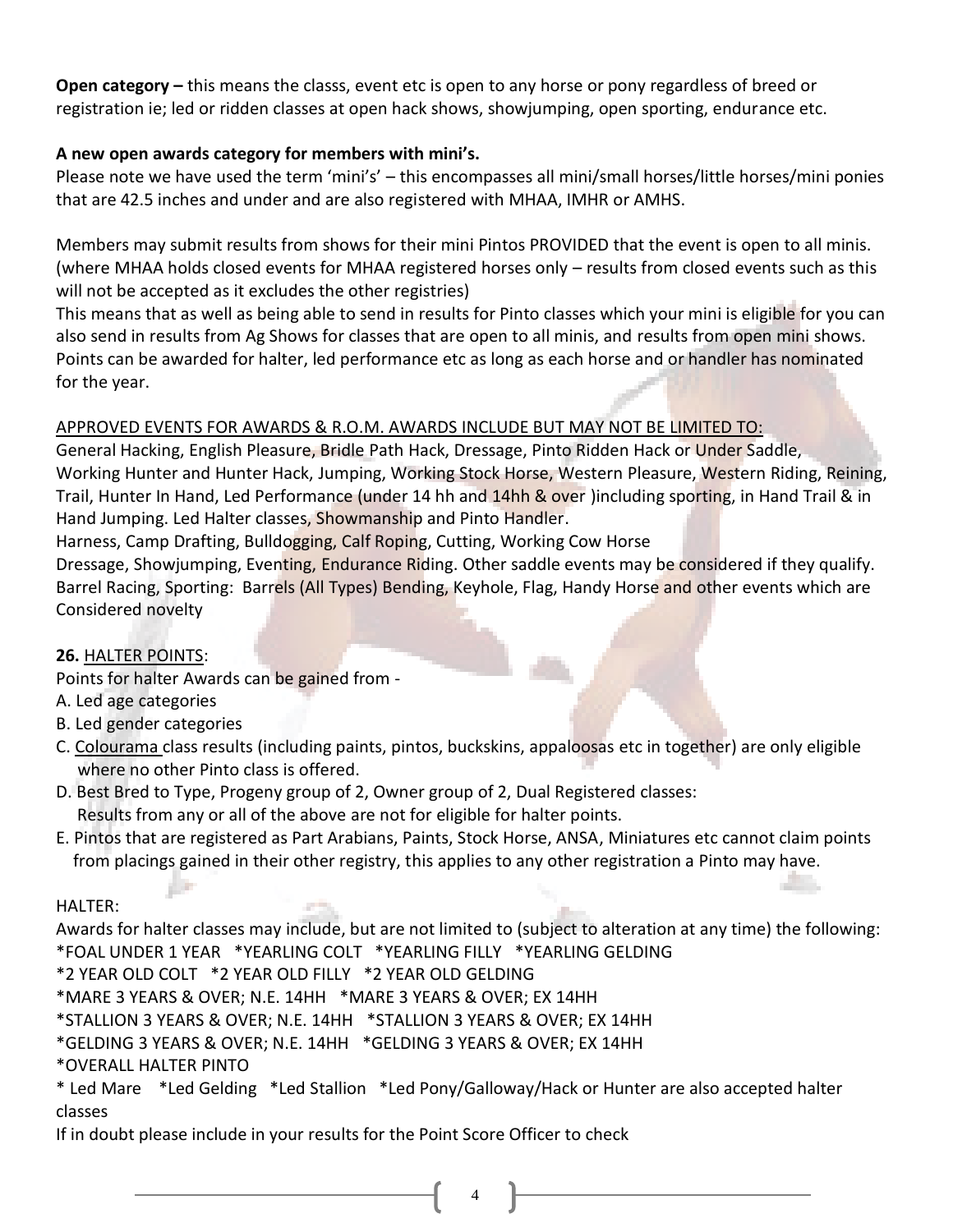Halter points will be allocated from results submitted from Pinto Classes and from open halter classes (open classes where the class may be entered by any horse)

LED PERFORMANCE:

Awards for Led Performance classes may include, but are not limited to (subject to alteration at any time) the following:

\*Led Sporting events \*Led Performance (under 14 hh and 14hh & over) If in doubt please include in your results for the Point Score Officer to check Led Performance points will be allocated from results submitted from Pinto Classes and from open classes (open classes where the class may be entered by any horse)

#### **27.** SADDLE POINTS:

Points for saddle High Point Awards may be gained from – Open Performance Shows, Open Hack Shows, Agricultural Shows, Pinto Shows and All Breed Shows.

#### RIDDEN:

Awards for ridden classes may include but are not limited to (subject to alteration at any time) the following: \*JUNIOR PINTO UNDER 6 YEARS; N.E. 14HH \*JUNIOR PINTO UNDER 6 YEARS; EX 14HH \*SENIOR PINTO 6 YEARS & OVER; N.E. 14HH \*SENIOR PINTO 6 YEARS & OVER; EX 14HH \*RIDDEN HACK MARE \*RIDDEN HACK STALLION \*RIDDEN HACK GELDING **\***OVERALL PINTO RIDDEN HACK \*ENGLISH PINTO \*WESTERN PINTO \* PLEASURE PINTO

THIS CATEGORY WILL ALSO INCLUDE:

\*SPORTING \*BARREL RACING \*CAMPDRAFTING \*CUTTING \*REINING \*HARNESS \*DRESSAGE \*SHOWJUMPING \*EVENTING

Other categories will be included as they arise.

Ridden event points will be allocated from results submitted from Pinto Classes and from open classes (open classes where the class may be entered by any horse)

#### OTHER AWARD CATEGORIES:

\*YOUTH AWARDS FOR LED, RIDDEN, SPORTING ETC \*AMATEUR OWNER HALTER \*AMATEUR OWNER RIDDEN ETC \*PONY CLUB \*RIDING CLUB/GROUP \*ENCOURAGEMENT AWARD \* MOST IMPROVED AWARD

Awards will be revised/altered as required.

Please – nominate your Pinto for awards if you will be taking your Pinto to ANY competition or event that you intend to compete in – we would like to encourage all members by offering a wide range of award categories.

#### **28.** AMATEUR OWNER AWRDS:

A/O awards are for registered financial A/O members that ride and compete a Pinto registered in their name, in the case of multiple ownership a nominated A/O rider must be stated; one rider one horse rule applies. Amateur classes attract points in Halter and Ridden categories; a separate show result sheet is required for submission to receive A/O points. An A/O may compete more than one horse but cannot compete 2 horses in the same A/O class or event. Points attained are allocated to the A/O members, not the horse/s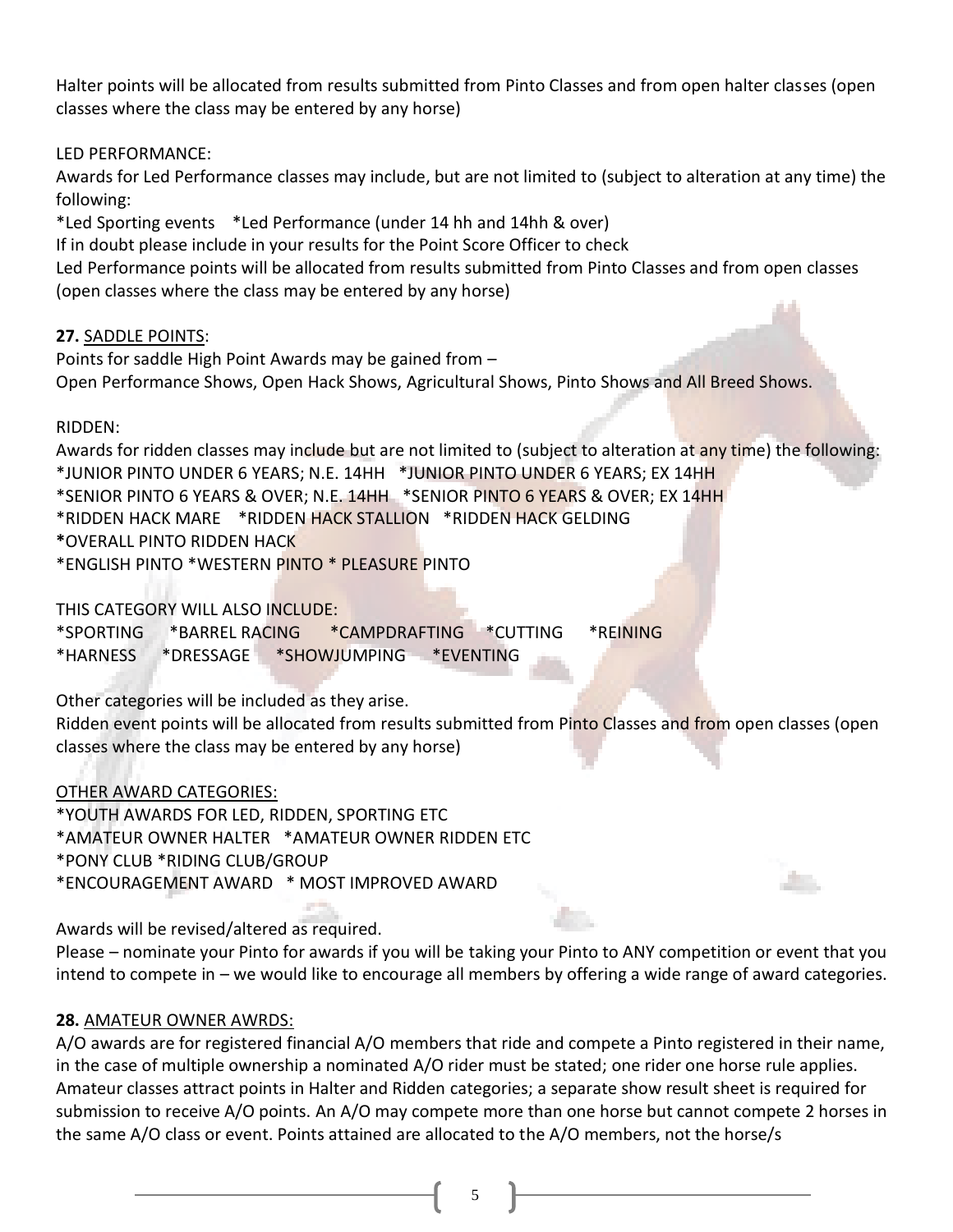#### **29.** YOUTH AWARDS:

Points for Youth Awards are eligible where a program states specific events in age groups. Results for Youth class results - a separate show result sheet is required for submission to receive Youth points.

Junior members aged 17 at time of membership application or renewal each year may, upon turning 18 during that year, continue to compete in youth classes and be eligible for youth awards until the  $31^{st}$ December of that year.

## **30.** POINT SCORE SYSTEM FOR ANNUAL AWARDS REGARDLESS OF NUMBERS IN CLASS:

 $1^{\text{st}}$  - 7 Points, 2<sup>nd</sup> - 6 Points, 3<sup>rd</sup> - 5 Points, 4<sup>th</sup> - 4 Points, 5<sup>th</sup> - 3 Points, 6<sup>th</sup> - 2 Points, DNP – 1 point Champion 2 Points, Res. Champion 1 Point, Grand Champion 3 Points or Supreme Champion 3 Points.

**31.** Points will not be accepted for Pinto classes or any other class or events that have not appeared in a program. The IPHS reserves the right to accept or reject any points submitted for inclusion in the records for Society Awards should the validity of said points be called into question

**32.** A member found to be supplying false information towards Annual Awards or where specific placings are required to qualify for any show will forfeit all points previously and currently accumulated. If the same member supplies further false information the horse and/or member will be disqualified from competing for the current years' awards.

**33.** Any member found to be breaching the IPHS Competition & Show Rules may be called before the committee and disciplinary action may be taken.

# **34. R.O.M'S. (REGISTER OF MERIT)**

The purpose of the Register of Merit (R.O.M.) programme is to establish a record of performance for individual Pintos. The fee for enrolling each Pinto for the 'Register of Merit' is included in your Annual Award nominations fee, your Pinto will be automatically eligible for R.O.M.s upon receipt of your Annual Award nomination. Points for R.O.M are extracted from the official Competition Results Lodgement sheets which are used by members when competing for Annual Awards. You must nominate your Pinto annually, this is the only way your Pinto can earn points. Just complete the sheets and submit, the Point Score Officer will do the rest.

Pintos may be of any age when enrolled, and once enrolled it is for the Pintos entire life and transferable from owner to owner. You will be notified when your Pinto has accumulated enough points in any one category and will be issued with a R.O.M. Certificate in that category. R.O.M. points commence from the date the annual awards nomination form and fee is received.

Certificates are issued once a year usually at the Annual Awards presentation. To qualify a Pinto or Junior or Amateur Owner requires the following –

REGISTER OF MERIT – ACHIEVEMENT AWARD:

Halter 200 points. Ridden 200 points. Led Performance 200 points.

These categories will specify what category each 200 points has been achieved in at time of presentation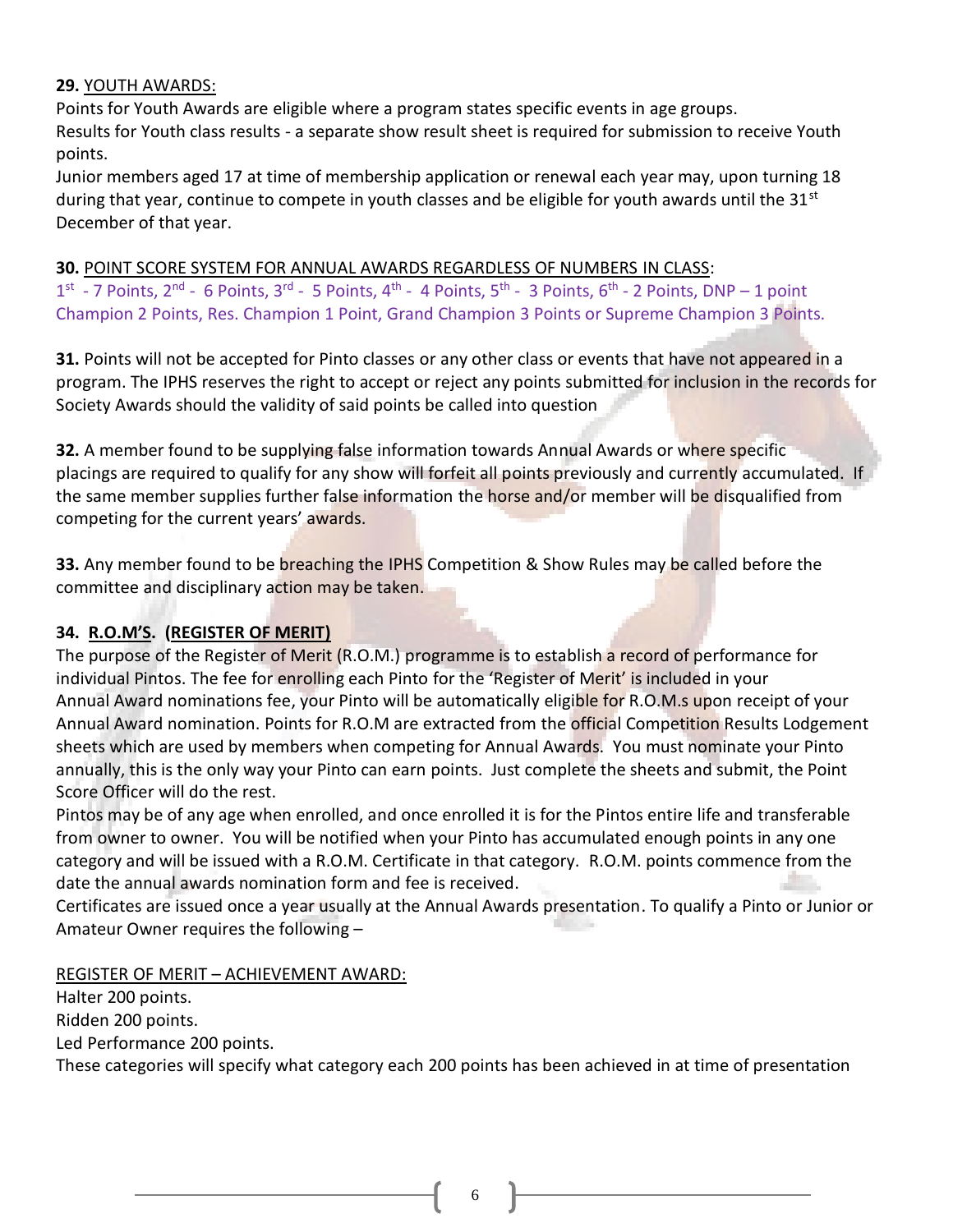REGISTER OF MERIT – EXCELLENCE AWARD: Halter 600 points. Ridden 600 points. Led Performance 600 points. These categories will specify what category each 600 points has been achieved in at time of presentation

REGISTER OF MERIT – SUPERIOR AWARD: Halter 1000 points Saddle 1000 points Led Performance 1000 points. These categories will specify what category each 1000 points has been achieved in at time of presentation

HALL OF FAME: A PLAQUE WILL BE PRESENTED UPON ATTAINING 1,500 POINTS IN EACH CATEGORY

## **Safety Helmets:**

#### **The Independent Pinto Horse Society recommends all members wear an approved safety helmet.**

We understand that this is not always practicable, ie; Members who ride and compete in western events may prefer to wear a western style hat. This is perfectly acceptable but it is recommended that you check with the rules and regulations of the event you are attending.

IPHS youth members 17 years and under who are competing with their Pintos at any event with classes run, organized, sponsored by or supported by IPHS - **Please ensure that all youth 17 & under wear an approved helmet at all times (in halter, led performance and ridden classes)**

The following approved protective headgear conforms the current approved safety standards:

- o Current Australian standard **AS/NZS 3838** (2006 onwards) *provided they are SAI Global marked.*
- o New Australian standard **ARB HS 2012** *provided they are SAI Global marked.*
- o Current American standards **ASTM F1163** (2004a or 04a onwards) *provided they are SEI marked*, or **SNELL E2001.**

o Current British standard **PAS 015** (1998 or 2011) *provided they are BSI Kitemarked.*

o Interim European Standard **VG1** (01.040: 2014-12) *with or without BSI Kitemark.*



**SAI GLOBAL** 

BSI Kitemarked:

SAI Global marked:



SEI marked:

Outgoing European Standard **EN/1384** during 2016 only – no longer permitted (effective from 2017)

**We thank you for respecting the safety of our youth and ensuring the integrity of our Society.**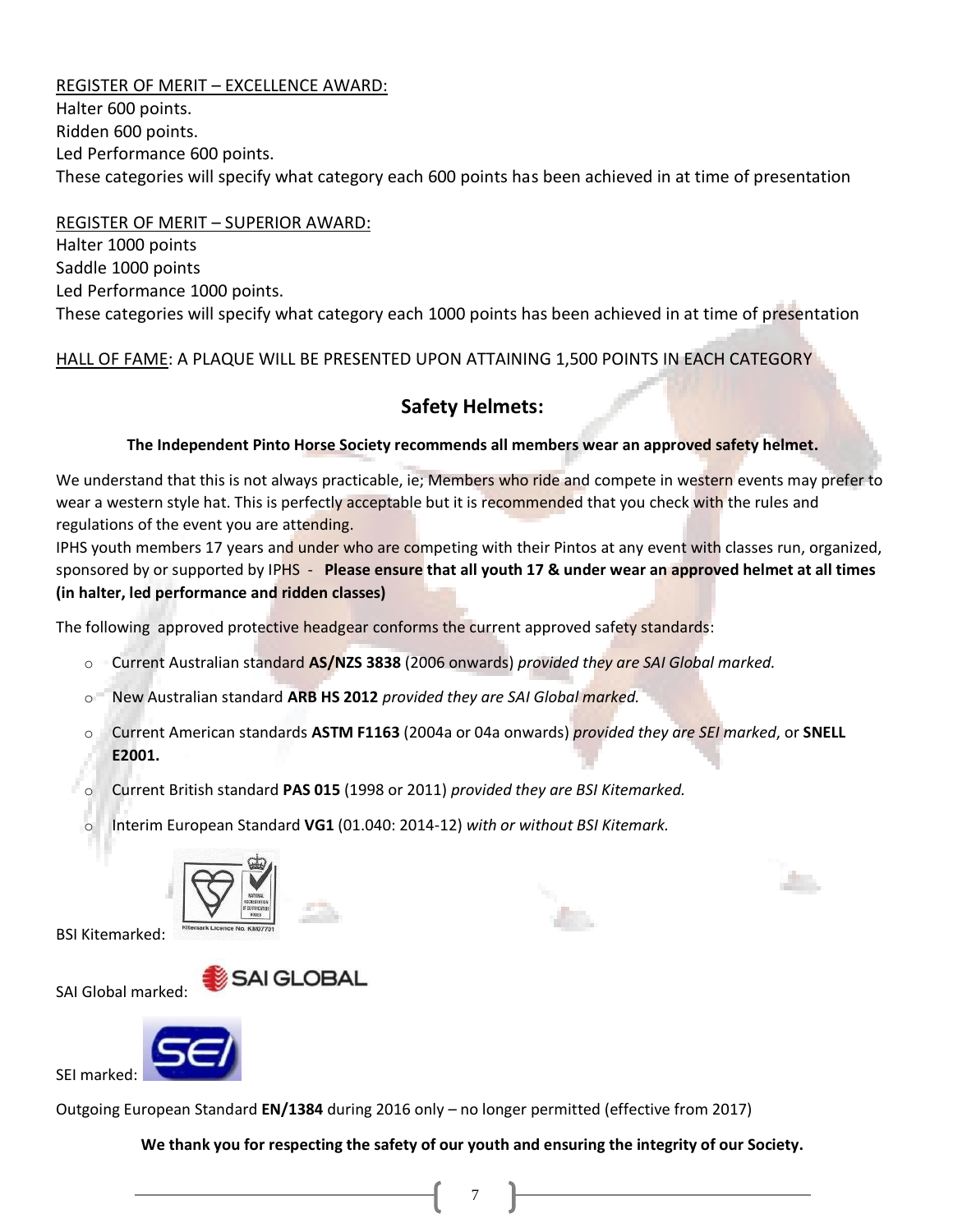### **SHOW REGULATIONS**

### **PRESENTING AND SHOWING YOUR PINTO:**

This society is a registry for PINTO's. There is a standard for presenting your Pinto regardless of breed. When showing your pinto in Pinto classes at any show the standard for presentation must be followed to maintain the best possible example of the Pinto to be seen exhibited.

Pintos should be presented clean and trimmed;

\*Manes are to be clean, preferably plaited or short and banded, hogged manes are acceptable, left natural is acceptable however long manes do restrict the Judges ability to clearly view neck conformation and may be marked down.

\*Tails to be clean, either plaited, pulled or left natural, trimmed so as not to drag on the ground, false tails permitted but not encouraged.

\*Feet may be oiled or lacquered, either natural or blackened.

\*Excess hair to be removed from jawline, legs must be clean, excess leg hair to be removed to permit the Judge to view conformation of legs clearly. (Excess hair and feathers are permissible with specific breed requirements but must be clean and healthy)

Attire must be suitable for the show ring and complimentary to the Pinto, halter class attire can be English ridden or led attire, Western attire or Stock Horse. Leather Halter, Bridle or in hand bridles to suit your Pinto and attire.

#### **BEST PRESENTED CLASS:**

100% Presentation of Pinto & Handler.

Pintos will neither be marked down for being clipped or presented with a clean presentable winter coat. Pintos may be marked down for presenting with excess hair on jawline or legs, feathers are not acceptable (permissible with specific breed requirements but must be clean)

Excess make up in not encouraged.

Manes preferably plaited or short and banded, left natural is acceptable however long manes do restrict the Judges ability to clearly view neck conformation and may be marked down.

Removal of muzzle whiskers and or inner ear hair is left to the individual's discretion.

Hooves may be presented naturally, or with clear or Black lacquer.

Handlers must be neat and tidy and compliment their Pinto, all Junior members MUST wear an approved safety helmet, all handlers must wear suitably covered shoes or boots in keeping with their attire.

**Crops, canes or whips** if carried must NOT exceed the maximum length of 75 cm. Dressage whips are unacceptable in ANY Pinto class.

| Riding crops/hacking canes       | Dressage whips/ whips exceeding 75 cm                 |
|----------------------------------|-------------------------------------------------------|
| not to exceed<br>75 cm in length | Are NOT permitted<br>in ANY Pinto led or ridden class |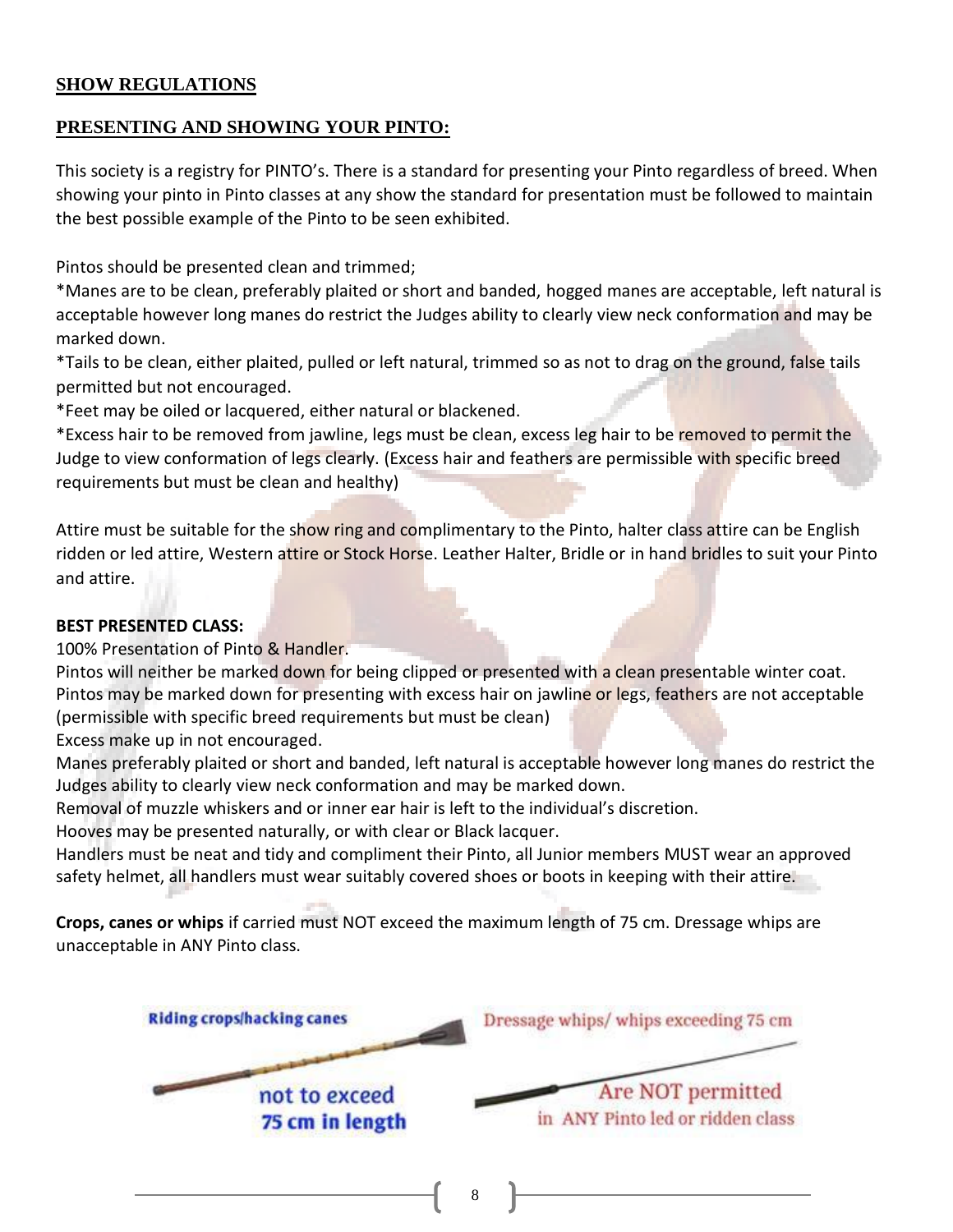### **BEST MARKED:**

The Pinto which possesses the closest  $50 - 50$  distribution of colour and white markings shall be selected above that of a lesser marked Pinto as this best represents the characteristics of Pinto markings. The Judge shall take into account the Blue Zone/Shadowing (over lapping of both the white and the solid colour around the edges of the markings) to determine the higher placing when 2 or more Pintos exhibit the correct markings.

### **LED CLASSES:**

Pintos must be presented stood up, either square or with offset feet.

Judges will assess your Pintos Conformation, Movement and Workout.

\* Movement and Workout – a walk trot workout is standard, the handler must ensure the Pinto exhibits active movement

\*All Stallions / Colts 2yrs and over to be handled by an adult 18 years or older; no exceptions.

\*Handling and touching of horses below the shoulder is not permitted (no placing of feet).

\*Whips – hacking canes or whips not to exceed 75 cm in length, excessive use not permitted. NO dressage whips permitted.

Standing your PINTO for Halter Classes: Pinto's may be stood up with all feet square or offset



When showing in PINTO classes it is preferable not stand up your Pinto in an exaggerated stance ie; head excessively high, exaggerated stretched out stance.

## **HANDLER CLASSES:**

100% Judged on the Handlers abilities.

# **RIDDEN CLASSES:**

The ridden Pinto is a Pony, Galloway or Horse suitable to produce a comfortable and pleasurable ride for ridden show classes and performance under saddle.

The Judge will assess the ridden Pintos movement, responsiveness, transitions, workout and way of going, taking into consideration the relevant class being judged.

**Lead Line classes** - The Leadline class is an encouragement class, preparing younger children for later years. The Judge will be looking for good horse and rider combinations, and be encouraging to all competitors.

**Walk Trot classes**– The walk-trot division is not for experienced riders on inexperienced horses; nor is it to be used by inexperienced riders who are inappropriately over-mounted on a clearly well-schooled horse, rather this class is to encourage a horse and rider combination that are not yet ready to compete in classes that require a canter.

**Newcomer Pinto** - Pintos being exhibited under saddle in their 1<sup>st</sup> season: 1 Jan to 31 Dec annually. For young, green or inexperienced horses that have not competed previously. To be judged at walk, trot and canter.

**Definitions:** Pony – not exceeding 14 hh. Galloway – over 14 hh and not exceeding 15 hh. Horse – over 15 hh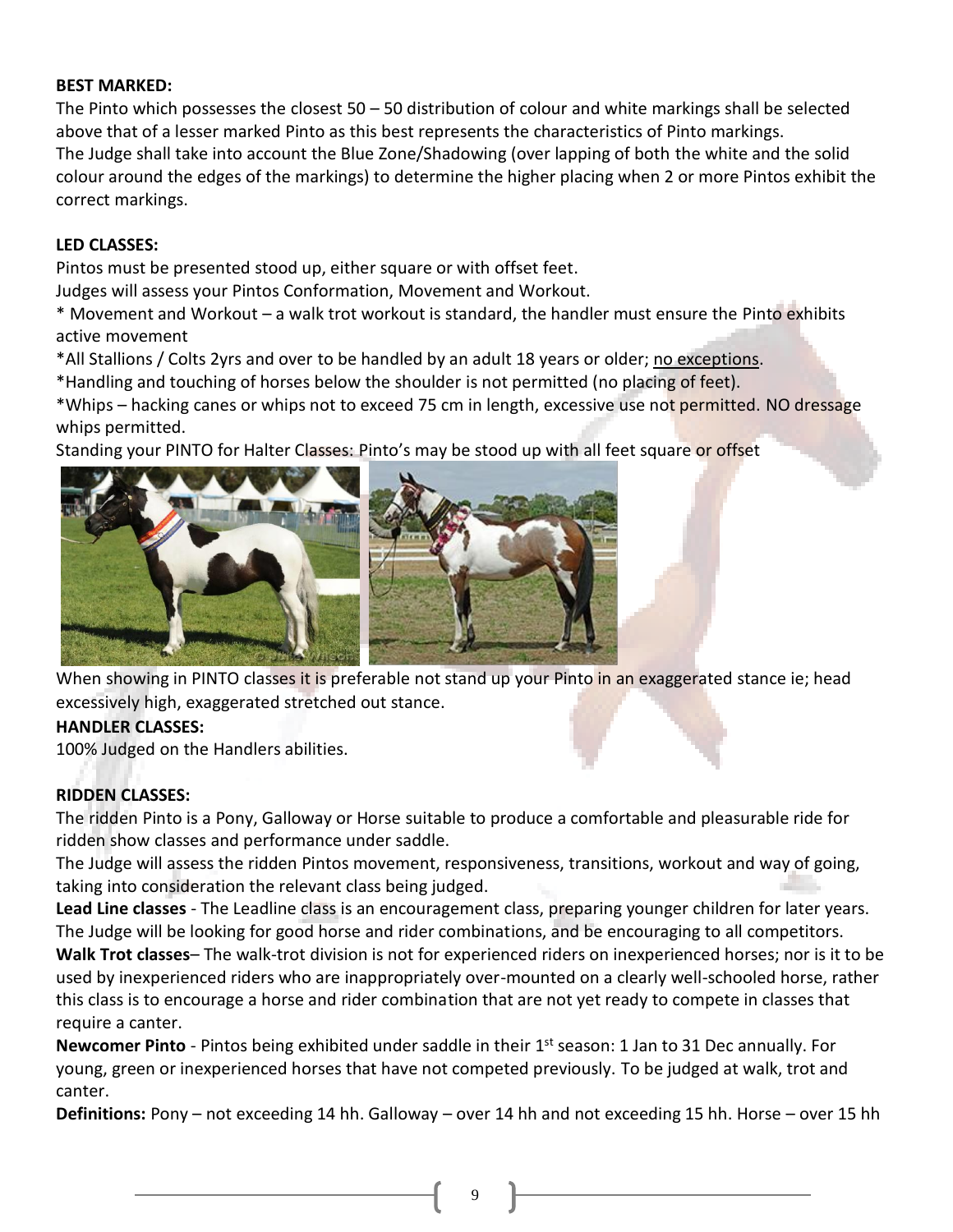Walk Trot & Lead Line class competitors may not compete in any other ridden class.

## **YOUTH or AMATEUR OWNER CLASSES**:

100% on Handler /Rider abilities

#### **DRESS STANDARD:**

#### **Led Classes**

- LADIES: English, Western or Stock Horse Attire: Jacket, Blouse, Hat, Gloves, Vest, Skirt, Flat shoes, Dress Jeans or dress trousers, Moleskins, Western Shirt, Top Boots, Jodhpur Boots, Western Boots
- GENTS: Western, English or Stock Horse Attire: Boots as above, Trousers, Moleskins, Dress Jeans, Shirt, Tie, Vest, Jacket, Lace up shoes, Western, English or Akubra style hat.

Appropriate tack for Led Classes – Halter, English Bridle or Western Halter permitted.

**Ridden Classes** – Hacking Jacket, shirt with tie or stock, jodhpurs with top boots or flat heel jodhpur boots (gaiters permitted) Riding helmet. Junior members must wear an approved safety helmet, no top boots. Stock Horse attire with Akubra style hat, shirt, tie, moleskins, flat heel boots, Jacket, Stock Saddle, bridle etc is acceptable but is not appropriate for Hack classes ie: Bridle Path Hack, Hunter under Saddle etc. Western attire with Western boots, Western Saddle, bridle etc will be required for Pintos performing in Western ridden events but is not appropriate for Hack classes ie; Bridle Path Hack, Hunter under Saddle etc. Please make sure to be fully aware of the rules at each show or event regarding acceptable attire, tack and equipment for classes.

Leadline & Walk Trot – these classes may be ridden in English, Western or Stockhorse style tack and attire (unless the event organising body is restricted by their rules, ie: Pony Club)

## **Junior members**

**Youth Handler/Led classes:** may be dressed in English, western or stockhorse style attire; must wear long pants/trousers or jodhpurs, jackets optional, blouse or shirt; long sleeve preferred, covered footwear ie: jodhpur/western style boots, sneakers not permitted. Approved safety helmet mandatory

# **Youth Ridden Classes:** see ridden classes above

Please note that Safety helmets which must meet the current Australian approved safety standards are mandatory for ALL youth 17 and under for all ridden classes.

Lead Line 2 - 6 years: must wear long pants/trousers or jodhpurs, jackets optional, blouse or shirt; long sleeve preferred, covered footwear ie: jodhpur/western style boots, sneakers not permitted. Safety helmets are mandatory. Tack: English, Western or Stock saddle unless stated otherwise in program \*Lead Line classes are for children aged from 2 to 6 years of age: a current financial member may take his or her child, grandchild if aged between 2 to 6 years of age in Lead Line classes only. Should the child be 5 years of age or older the child will need to be listed with the Society on a Family membership

Any horse owned or exhibited by a member of the Society – the member will be liable for the action of their horse/horses at any show, or public gathering.

All horses must be suitably restrained and handled whilst in the exhibitors care.